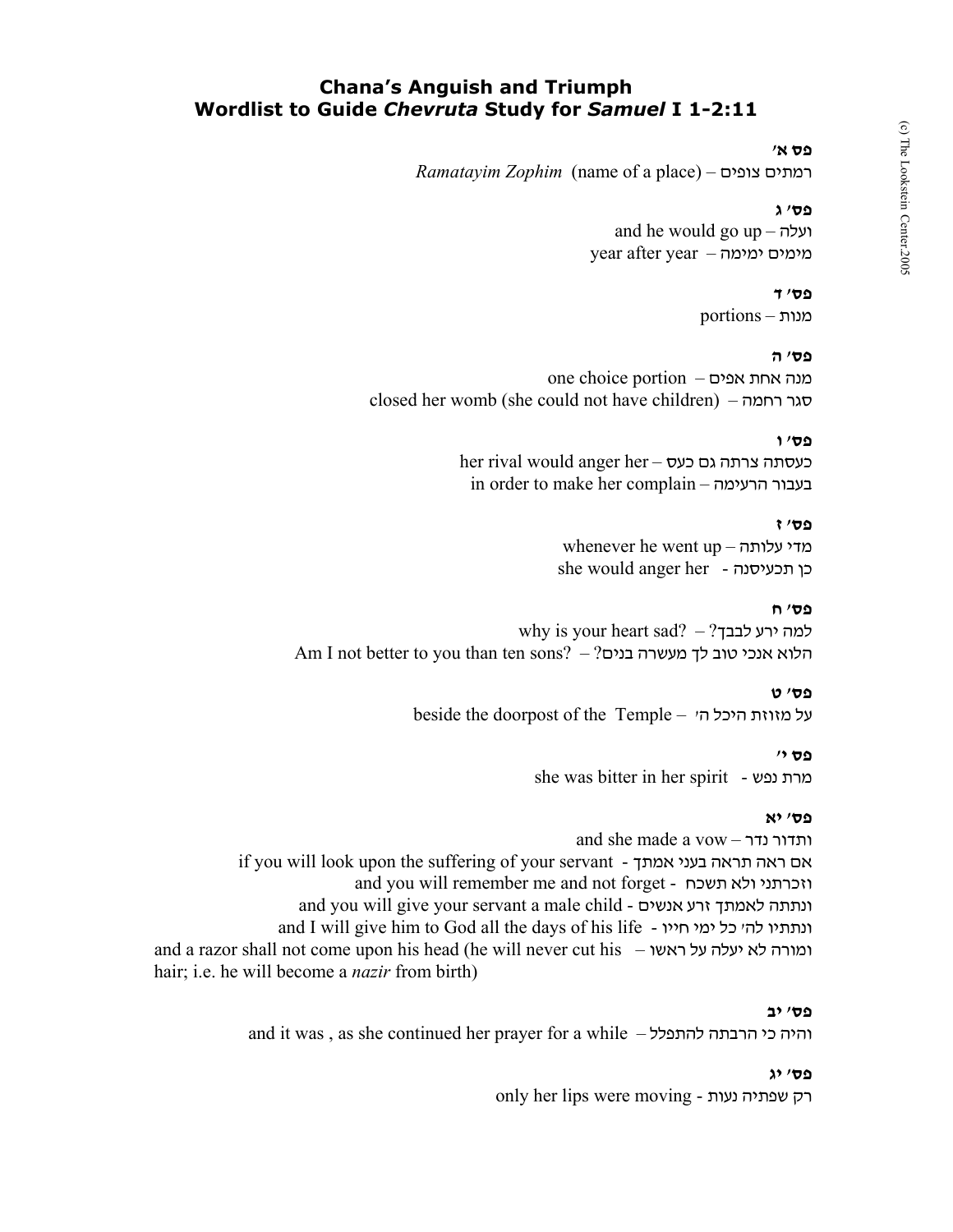# **Chana's Anguish and Triumph Wordlist to Guide** *Chevruta* **Study for** *Samuel* **I 1-2:11**

 and her voice was not heard - ישמע לא וקולה and Eli thought she was drunk - לשיכורה עלי ויחשביה

## **פס' יד**

for how long will you be drunk? –  $?$ עד מתי תשתכרין Throw off the wine from you! - ! הסירי את יינך מעליך

## **פס' טו**

And Chana replied – חנה ותען I am a woman of bitter spirit – אנכי רוח קשת אישה and I spilled out – ואשפוך

## **פס' טז**

your servant – אמתך that I have no respect (see *Metzudat Zion*'s explanation as well) - בליעל בת לפני for out of my tremendous pain and anger - וכעסי שיחי מרב כי

#### **פס' יז**

 will grant your request - שלתך את יתן that you have asked of him - מאמו שאלת אשר

#### **פס' יח**

 find favor in your eyes - בעיניך חן and her face was not sad any longer (she wasn't depressed anymore) - עוד לה היו לא ופניה

#### **פס' יט**

and they rose early in the morning - בבקר וישכימו

## **פס' כ**

 and it was when the time came - ימים לתקופות ויהי because I asked God for him - שאילתיו' מה כי

## **פס' כא**

 And he went up - ויעל to sacrifice to God the annual holiday sacrifices, and the – נדרו את הימים זבח את' לה לזבוח sacrifice needed for making a vow (that Chana made to have a son)

#### **פס' כב**

 until the child is weaned - הנער יגמל עד and he will live there forever - עולם עד שם וישב

## **פס' כג**

 stay here until the child is weaned - אותו גמלך עד שבי only that God will keep his word (that He gave you a son so that you - דברו את' ה יקם אך will dedicate the son to Him)

and she nursed him - ותינק